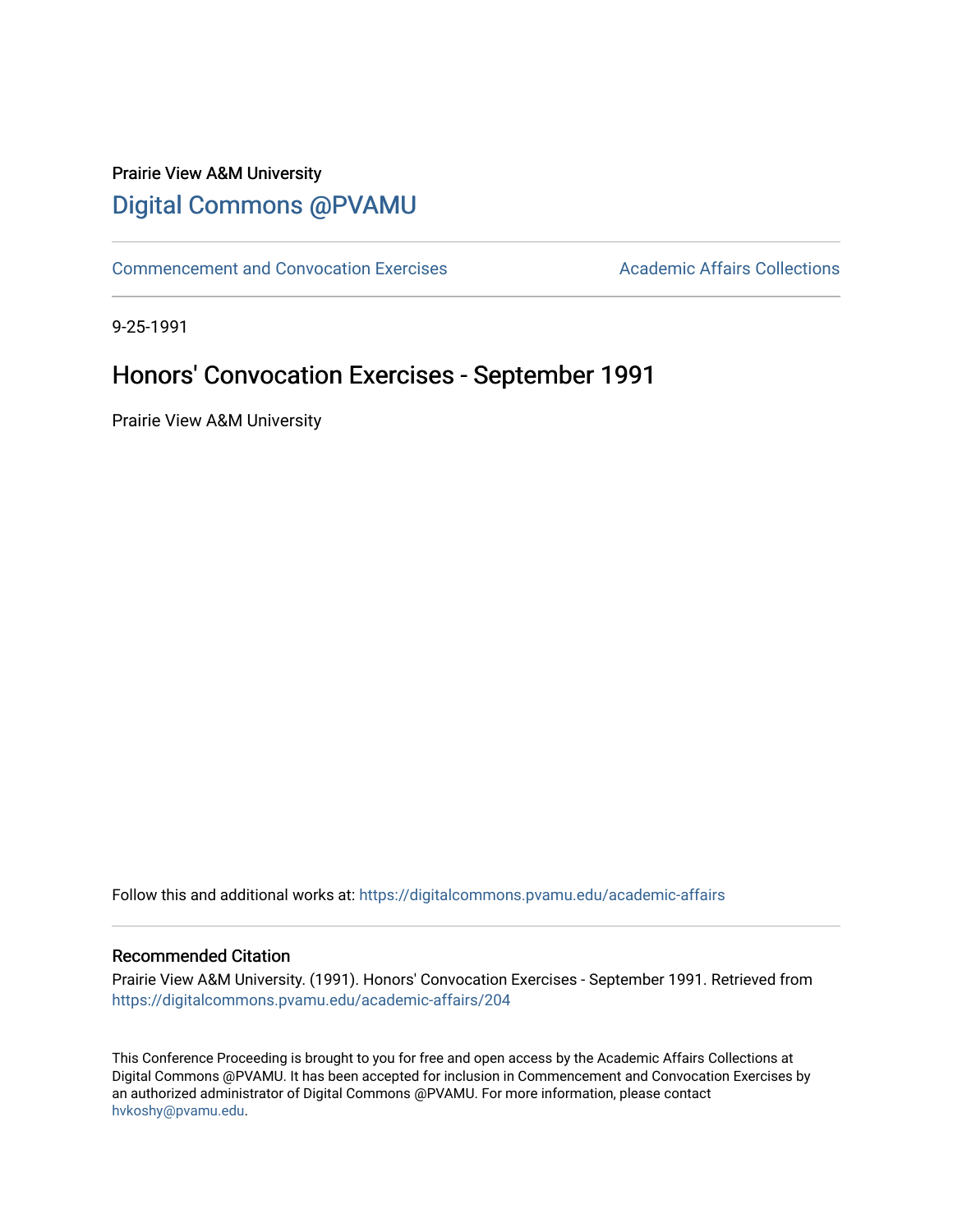## ANNUAL FALL CONVOCATION



Wednesday, September 25, 1991 11:00 **A.M.**  University Field House Prairie View A&M University Prairie View, Texas

Hollow for a seroco or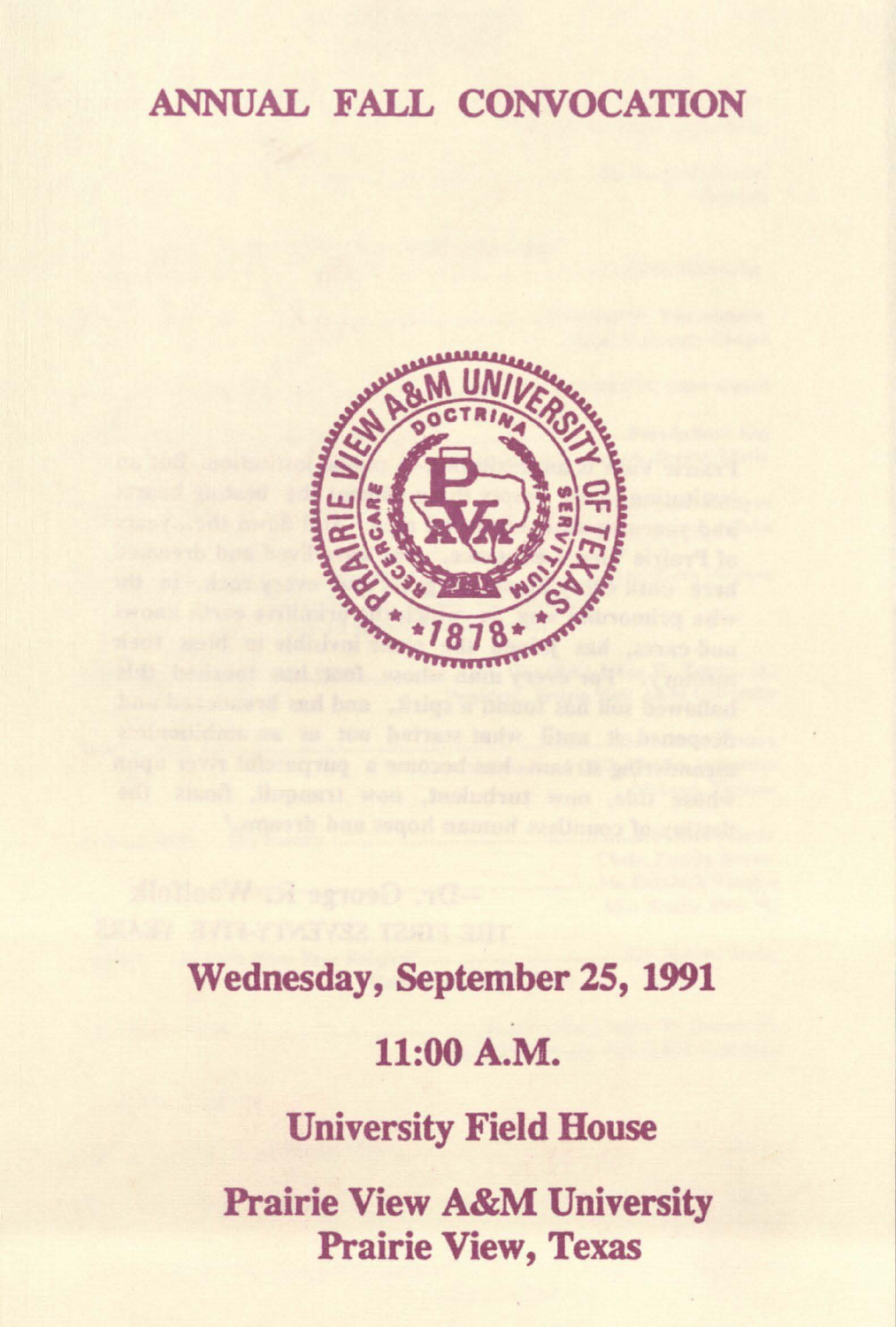Prairie View is an institution-a public institution. But an institution is an empty thing without the beating hearts and yearning souls of mortal men. And down the...vears of Prairie View's existence, men have lived and dreamed here until every blade of grass and every rock, in the wise primordial way in which the primitive earth knows and cares, has joined the choir invisible to bless their memory. 'For every man whose foot has touched this hallowed soil bas found a spirit, and has broadened and deepened it until what started out as an ambitionless meandering stream has become a purposeful river upon whose tide, now turbulent, now tranquil, floats the destiny of countless human hopes and dreams.'

> -Dr. George R. Woolfolk THE FIRST SEVENTY-FIVE YEARS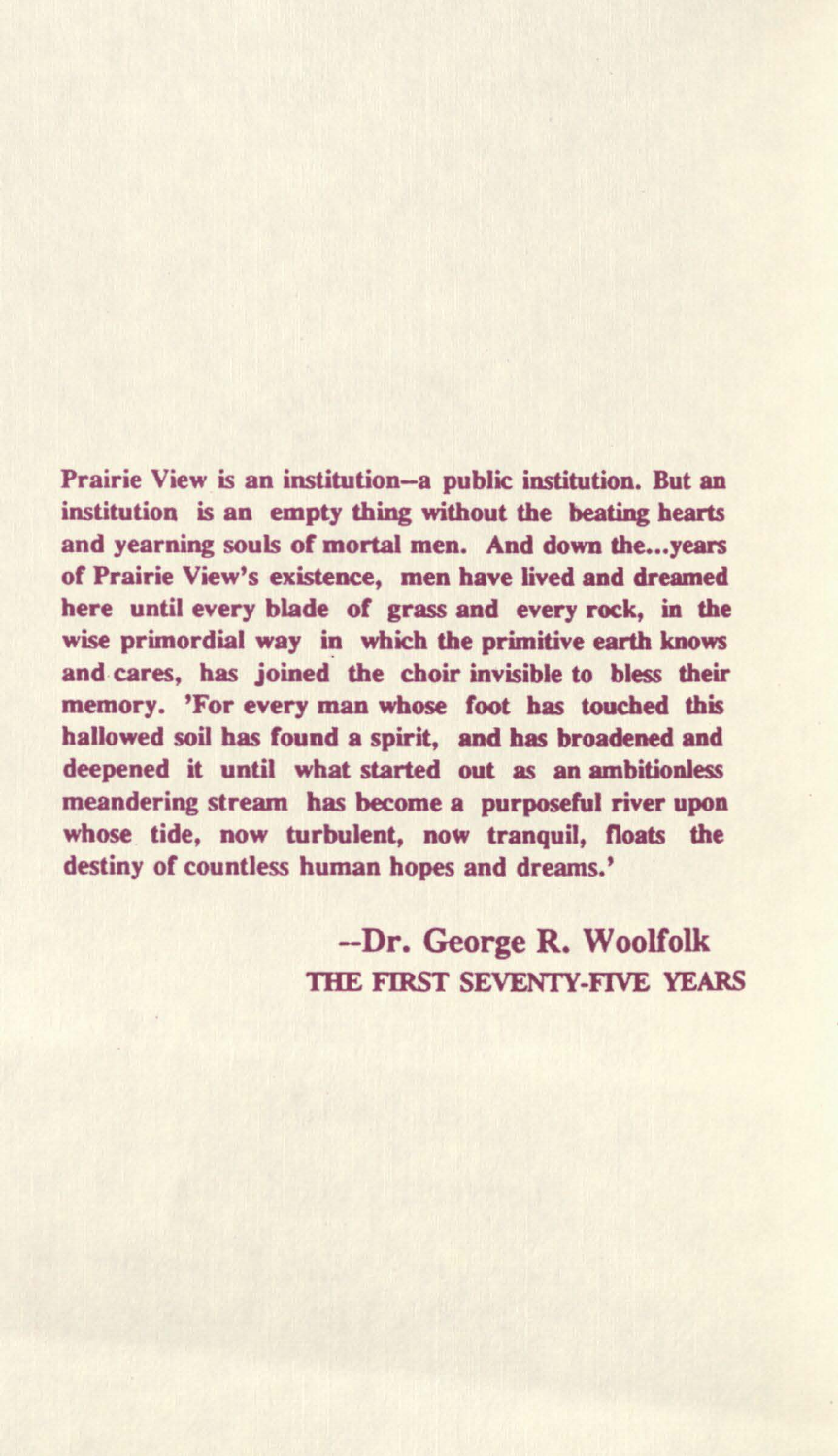#### The Convocation PROGRAM

|                                                                                 | Senior, Electrical Engineering                            |
|---------------------------------------------------------------------------------|-----------------------------------------------------------|
|                                                                                 | Organist                                                  |
| <b>ACADEMIC PROCESSIONAL: "War March of the Priests"</b>                        |                                                           |
|                                                                                 | <b>Dean, University Chapel</b>                            |
|                                                                                 |                                                           |
|                                                                                 | Mr. Frank L. Hallum, Senior, Music                        |
|                                                                                 | Vice President for Academic Affairs                       |
| <b>University Concert Choir and Trumpets</b><br>Mr. C. Everett Powell, Director |                                                           |
| INTRODUCTION OF SPEAKERLt. Gen. (Ret.) Julius W. Becton, Jr.                    | President, Prairie View A&M University                    |
|                                                                                 | President and CEO, Metters Industries<br>McLean, Virginia |
| <b>RESPONSES:</b>                                                               | <b>Chair, Faculty Senate</b><br>Miss Prairie View '91     |
| <b>University Concert Choir</b>                                                 |                                                           |
|                                                                                 | President, Prairie View A&M University                    |
| <b>ANNOUNCEMENTS</b>                                                            |                                                           |
|                                                                                 |                                                           |
|                                                                                 | Dean, University Chapel                                   |
|                                                                                 | (Audience Seated)                                         |